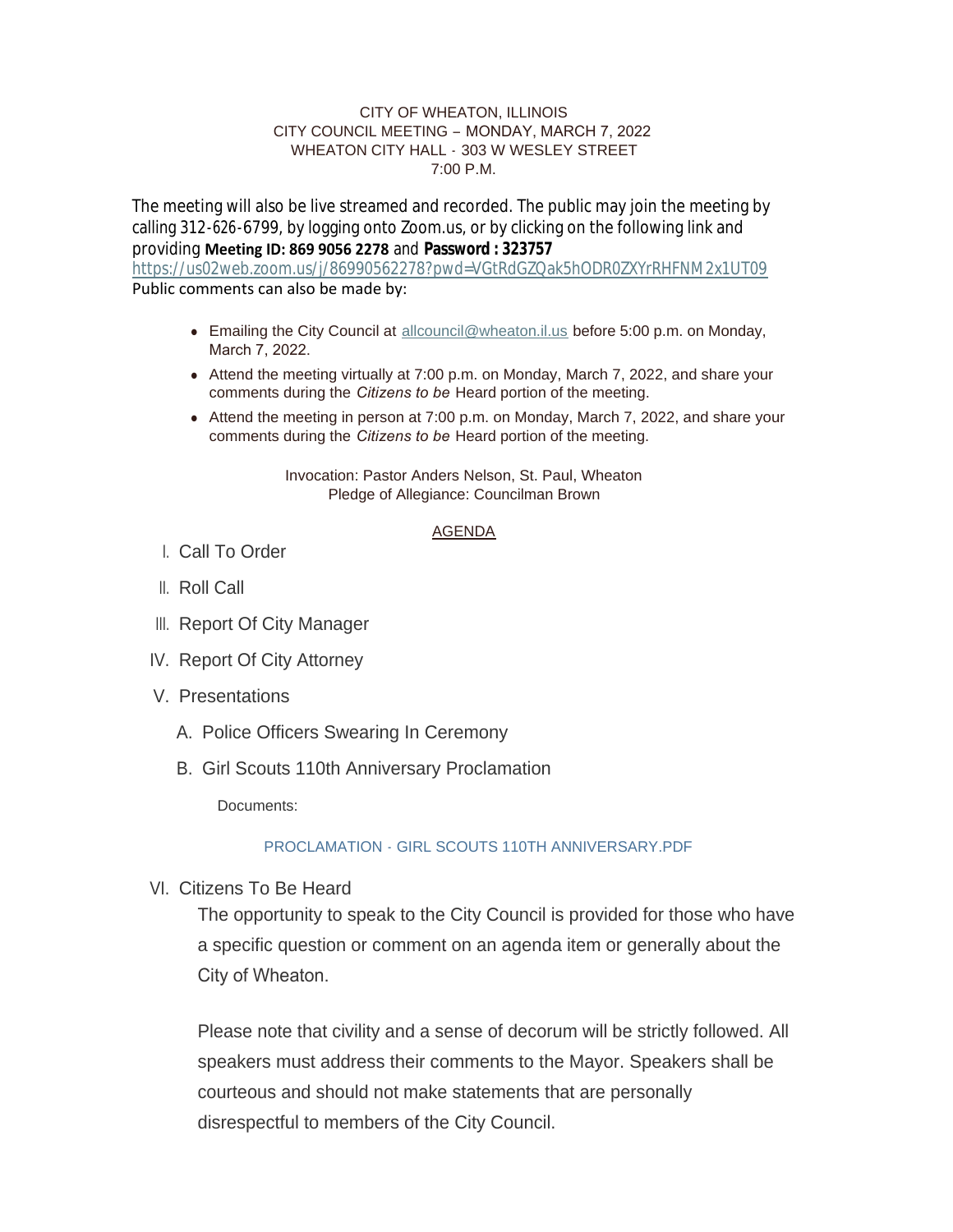To make a public comment, you must request to be called on. If you are joining using a computer, click on the "Raise Hand" button, and you will receive a notification when you have been recognized to speak and are unmuted. If you are joining using a phone, "Raise your hand" by pressing \*9. You will receive a notification when you have been unmuted and are able to speak. Please ensure you are in a quiet place with no background noise.

When called upon, please announce your name and address before commenting. All public comments are limited to five (5) minutes, and each citizen will be permitted to speak only once.

Members of the public were also given the opportunity to provide comments prior to this meeting to be read by the City Clerk. We will begin with a reading of the previously submitted public comments for this meeting.

- VII. Consent Agenda
	- A. Approval Of Minutes
		- 02 22 22 Draft Minutes 1.

Documents:

## [02 22 22 DRAFT MINUTES.PDF](https://www.wheaton.il.us/AgendaCenter/ViewFile/Item/8567?fileID=11039)

- B. Consent Unfinished Business
- C. Consent New Business
	- 1. Consent Agenda New Business #1

Documents:

### [CANB01 - AN ORDINANCE AMENDING WHEATON LIQUOR CONTROL](https://www.wheaton.il.us/AgendaCenter/ViewFile/Item/8570?fileID=11040)  CHAPTER 6 EMMETTS CLASS O AND I.PDF

# VIII. Regular Agenda

- A. Regular Unfinished Business
- **B. Regular New Business** 
	- 1. Regular Agenda New Business #1

Documents: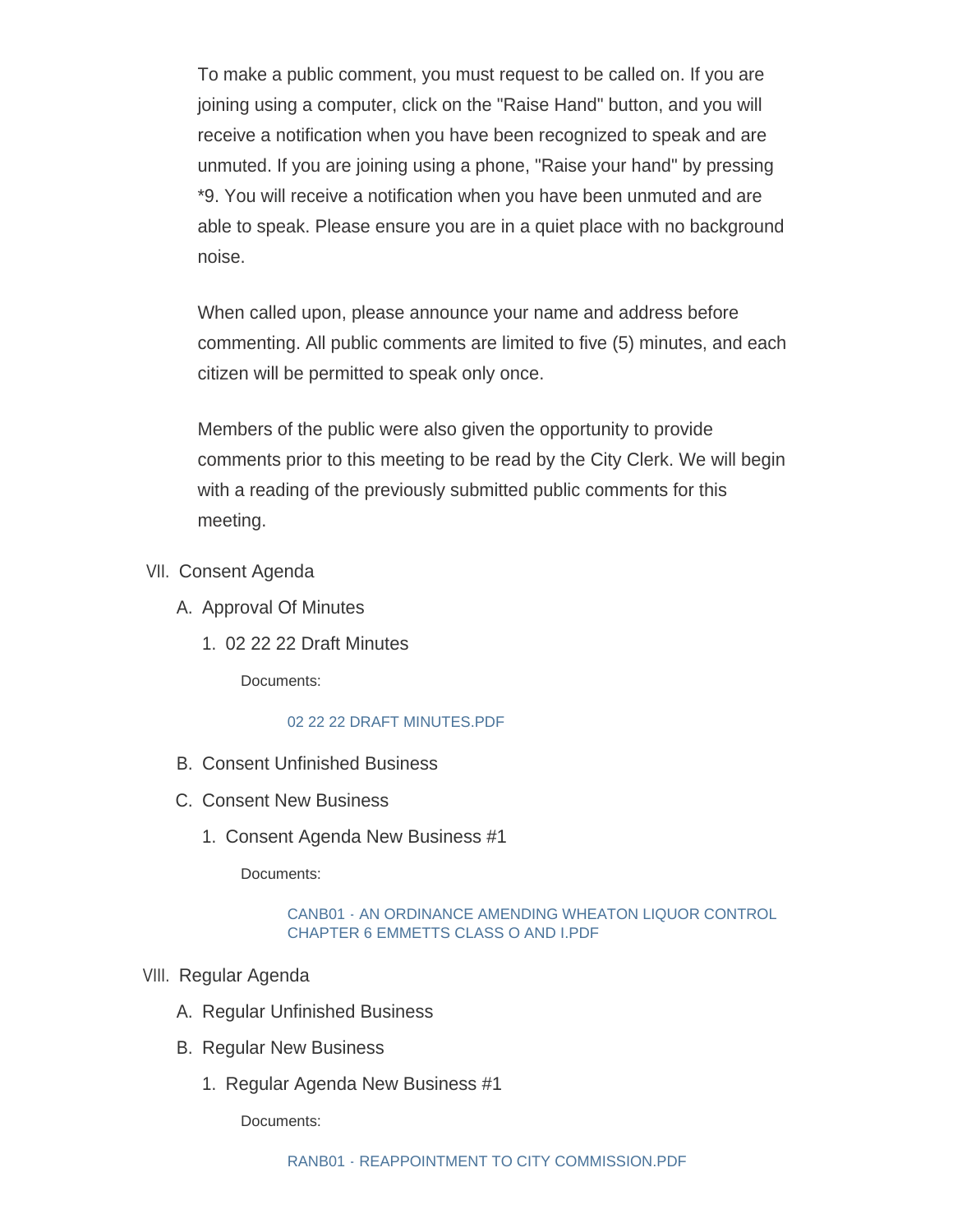2. Regular Agenda New Business #2

Documents:

[RANB02 - AN ORDINANCE AMENDING CITY ORD. F-1843 ANNEXATION](https://www.wheaton.il.us/AgendaCenter/ViewFile/Item/8575?fileID=11042)  1970 N. GARY BERGO REBECCA LINGO IMPROVE 1960 N..PDF

3. Regular Agenda New Business #3

Documents:

[RANB03 - REFER ZA 22-06 PUD AMENDMENT 616 CHILDS ST TO](https://www.wheaton.il.us/AgendaCenter/ViewFile/Item/8576?fileID=11043)  PLANNING AND ZONING.PDF

4. Regular Agenda New Business #4

Documents:

[RANB04 - A RESOLUTION AUTHORIZING EXECUTION OF AGMT 278](https://www.wheaton.il.us/AgendaCenter/ViewFile/Item/8577?fileID=11044)  SCHROEDER SCHROEDER 2022 SPRING NEW SIDEWALK.PDF

5. Regular Agenda New Business #5

Documents:

[RANB05 - A RESOLUTION AUTHORIZING EXECUTION OF AGMT 280](https://www.wheaton.il.us/AgendaCenter/ViewFile/Item/8578?fileID=11045)  THOMAS ENGINEERING GROUP WATER MAIN.PDF

6. Regular Agenda New Business #6

Documents:

RANB06 - A RESOLUTION AUTHORIZING PURCHASE OF [REPLACEMENT COMPUTERS DELL TECHNOLOGIES.PDF](https://www.wheaton.il.us/AgendaCenter/ViewFile/Item/8579?fileID=11046)

7. Regular Agenda New Business #7

Documents:

[RANB07 - A RESOLUTION AUTHORIZING THE EXECUTION OF A SIDE](https://www.wheaton.il.us/AgendaCenter/ViewFile/Item/8580?fileID=11047)  LETTER AGMT AND 3RD AMENDMENT IGA WSD WATER MAIN.PDF

8. Regular Agenda New Business #8

Documents:

[RANB08 - DOWNTOWN WHEATON ASSOCIATION 2022 BUDGET](https://www.wheaton.il.us/AgendaCenter/ViewFile/Item/8581?fileID=11048)  AMENDMENT.PDF

9. Regular Agenda New Business #9

Documents: